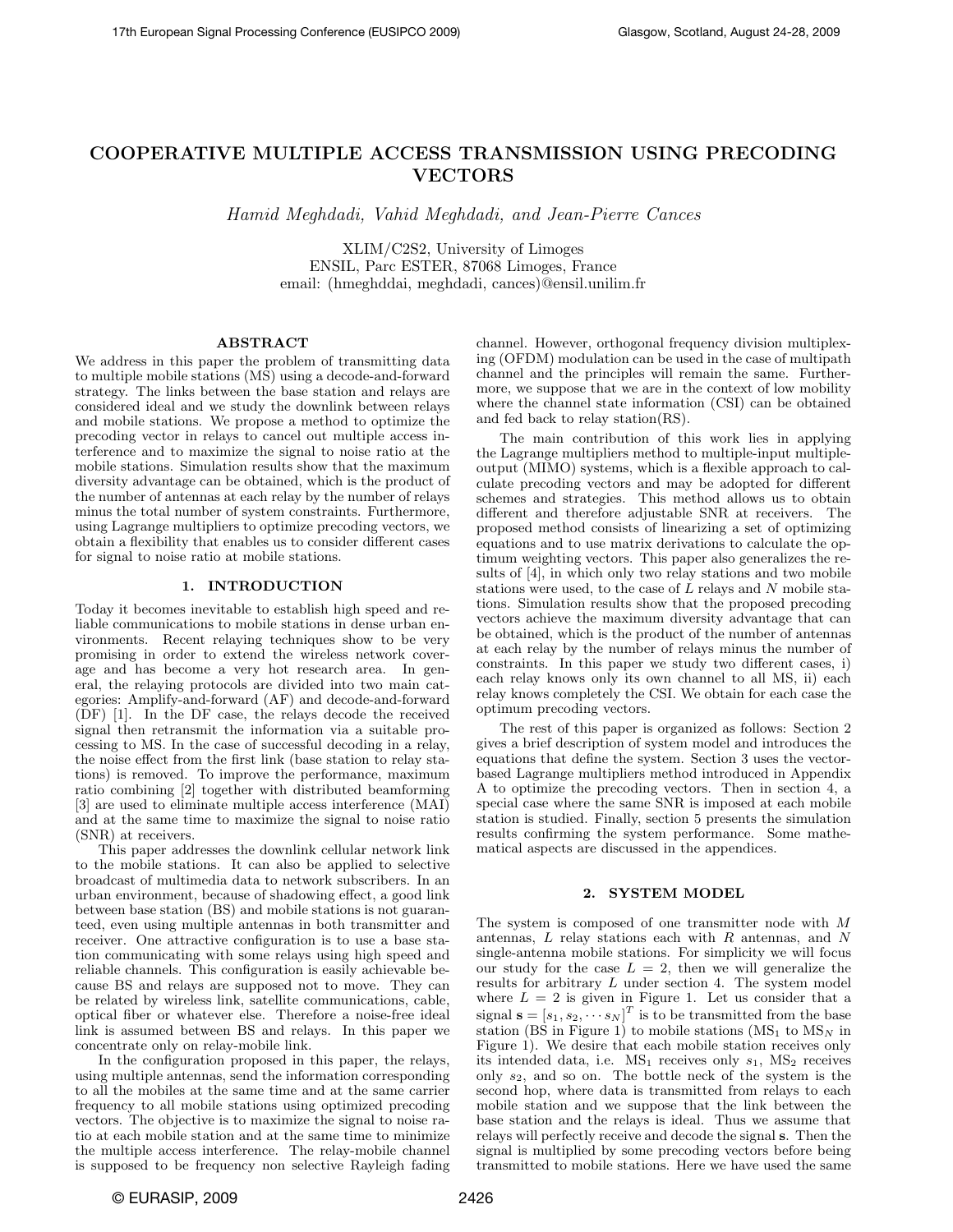

Figure 1: System model.

notations as in [4]:

$$
\mathbf{x}_1 = \sum_{j=1}^N s_j \mathbf{w}_j^1 , \qquad \mathbf{x}_2 = \sum_{j=1}^N s_j \mathbf{w}_j^2
$$
 (1)

where  $\mathbf{w}_j^i$  of size  $R \times 1$  represents the precoding vectors of  $i<sup>th</sup>$  relay.  $x<sub>i</sub>$  are then transmitted to mobile stations via the Rayleigh channels  $h_{ij}$ ,  $i = 1, 2, j = 1 \cdots N$ . The second hop being a Rayleigh flat fading channel of size  $1 \times R$ , the signal at the  $j^{\text{th}}$  mobile station can be expressed as:

$$
y_j = \mathbf{h}_{1j} \cdot \mathbf{x}_1 + \mathbf{h}_{2j} \cdot \mathbf{x}_2 + n_j
$$
  
=  $\mathbf{h}_{1j} \cdot \sum_{k=1}^N s_k \mathbf{w}_k^1 + \mathbf{h}_{2j} \cdot \sum_{k=1}^N s_k \mathbf{w}_k^2 + n_j$  ,  $j = 1 \cdots N$ 

where  $h_{ij} \sim \mathcal{CN}(0, I_R)$  and  $n_j$  denotes the Gaussian noise. As stated above, we want  $y_j$  to depend only on  $s_j$ , that is to say:

$$
\sum_{k \neq j} s_k \mathbf{h}_{1j} \cdot \mathbf{w}_k^1 + \sum_{k \neq j} s_k \mathbf{h}_{2j} \cdot \mathbf{w}_k^2 = 0 \tag{3}
$$

The problem with (3) is that each relay needs the channel state information of the other relay in order to calculate its own precoding vectors. This implies that there should be an inter-connection link between the two relays. To overcome this limitation we can impose each of the terms at the left hand side of (3) to equal zero:

$$
\sum_{k \neq j} s_k \mathbf{h}_{1j} \cdot \mathbf{w}_k^1 = 0 \quad , \qquad \sum_{k \neq j} s_k \mathbf{h}_{2j} \cdot \mathbf{w}_k^2 = 0 \tag{4}
$$

Of course the optimization constraints in (4) are more strict than those given by  $(3)$ , but using  $(4)$  the precoding vectors can be calculated independently in each relay.

If either (3) or (4) is satisfied the resulting signal at each mobile station is given by:

$$
y_j = s_j \left( \mathbf{h}_{1j} \cdot \mathbf{w}_j^1 + \mathbf{h}_{2j} \cdot \mathbf{w}_j^2 \right) + n_j \tag{5}
$$

with  $n_j$  denoting the additive white Gaussian noise at the  $j<sup>th</sup>$  station. The precoding vectors must also guarantee that the term in parentheses at the right hand side of (5) is a real positive number to guarantee a coherent addition.

# 3. CALCULATION OF PRECODING VECTORS

In this section the Lagrange method is used to calculate the appropriate precoding vectors as explained in Appendix A. The following notations are used in the rest of this paper:

$$
\mathbf{H}_{i} = \left[ \begin{array}{c|c|c|c} \mathbf{h}_{1}^{i} & \mathbf{I}^{\mathbf{I}} & \mathbf{h}_{2}^{i} & \mathbf{I}^{\mathbf{I}} \end{array} \right] \dots \left[ \begin{array}{c|c|c} \mathbf{h}_{N}^{i} & \mathbf{I}^{\mathbf{T}} & \mathbf{I}^{\mathbf{T}} & \mathbf{I} \end{array} \right]^{T} \dots, i = 1, 2 \quad (6)
$$

$$
\mathbf{W}_{i} = \left[ \begin{array}{c|c|c|c} \mathbf{w}_{1}^{i} & \mathbf{w}_{2}^{i} & \dots & \mathbf{w}_{N}^{i} \end{array} \right]_{R \times N} , i = 1, 2 \qquad (7)
$$

$$
\mathbf{W}_{i} = \begin{bmatrix} \mathbf{w}_{1}^{i}{}^T & \mathbf{w}_{2}^{i}{}^T & \dots & \mathbf{w}_{N}^{i}{}^T \end{bmatrix}^{T}{}_{NR \times 1} \quad , i = 1, 2 \tag{8}
$$

The aim of this section is to calculate  $\mathcal{W}_i$  or equivalently  $\mathbf{w}_j^i$ subject to a number of constraints that optimize an objective function. In the following subsections we will discuss and determine the constraints and the objective function.

### 3.1 Interference cancellation

As stated in section 2 precoding vectors must be able to eliminate the MAI by respecting (3) or (4). Since it is more desirable to calculate the precoding vectors of each relay independently, we will use the criteria expressed in (4). Equation  $(4)$  can be written in a matrix form using  $(6)$  and  $(8)$ :

$$
\mathbf{A}_{i1}\mathbf{W}_{i}=\mathbf{0} \text{ with } \mathbf{A}_{i1}=\left(\mathbf{s}^{T} \otimes \mathbf{1}_{N\times 1}-\text{diag}(\mathbf{s})\right) * \mathbf{H}_{i} \quad (9)
$$

where ⊗ and ∗ respectively denote Kronecker and row-wise Kronecker products<sup>1</sup>. Equation (9) is a set of N linear complex equations for each relay that guarantee the cancellation of intersymbol interferences. In order to obtain the equivalent real equations we use the method introduced under Appendix B. Using  $(29)$  we will obtain a set of  $2N$  real equations for each relay station:

$$
\Re\left\{ \left( \mathbf{A}_{i1} \otimes \begin{bmatrix} 1 & j \\ -j & 1 \end{bmatrix} \right) \right\} \Re\left\{ \left( \mathbf{W}_{i} \otimes \begin{bmatrix} 1 \\ -j \end{bmatrix} \right) \right\} = \mathbf{0}_{2N \times 1}
$$

This quation has two rows per mobile station, the first row is the real part of (9) and the second row is the imaginary part of (9). We will rewrite this equation to simplify future developments.

$$
\hat{\mathbf{A}}_{i1}\hat{\mathbf{W}}_i = \mathbf{0}_{2N\times 1} \tag{10}
$$

Note that  $\hat{\mathbf{A}}_{i1}$  and  $\hat{\mathbf{W}}_i$  are only composed of real values.

#### 3.2 Coherent addition

If the interference canceling constraint is respected, according to  $(5)$ , each mobile station  $MS_i$  receives a signal containing  $s_i$  from each relay. Since the signal received at the mobile station is the sum of these two signals, it is obvious that they must arrive in phase at the mobile station. In order to maintain the original constellation, without loss of generality, we impose the coefficient of  $s_j$  in (5) to be a real number. This can be written as:

$$
\Im\left\{\mathbf{h}_{ij}\cdot\mathbf{w}_j^i\right\}=0, \qquad i=1,2, \quad j=1\cdots N \tag{11}
$$

Equations in (11) for each relay (i.e.  $i = 1$  or 2) can be grouped in a single matrix equation:

$$
\Im\left\{\mathbf{A}_{i2}\mathbf{W}_i\right\} = \Im\left\{\left(\mathbf{I}_N \ast \mathbf{H}_i\right) \mathbf{W}_i\right\} = 0, \qquad i = 1, 2 \quad (12)
$$

with \* denoting again the row-wise Kronecker product. Using (29), this equation can be written as:

$$
\Re\bigg\{\bigg(\mathbf{A}_{i2}\otimes\begin{bmatrix} -j & 1 \end{bmatrix}\bigg\}\Re\bigg\{\bigg(\mathbf{W}_i\otimes\begin{bmatrix} 1 \\ -j \end{bmatrix}\bigg)\bigg\} = \mathbf{0}_{N\times 1}
$$
  

$$
\Rightarrow \quad \hat{\mathbf{A}}_{i2}\hat{\mathbf{W}}_i = \mathbf{0}_{N\times 1} \tag{13}
$$

Since (13) is only about the imaginary part of  $\mathbf{h}_{ij} \cdot \mathbf{w}_j^i$ , the matrix  $\hat{A}_{i2}$  has a single row per mobile station.

 $^1{\rm Row\text{-}wise}$ Kronecker product of matrices  ${\bf A}$  and  ${\bf B}$  is a matrix each line of which is the Kronecker product of corresponding lines in A and B.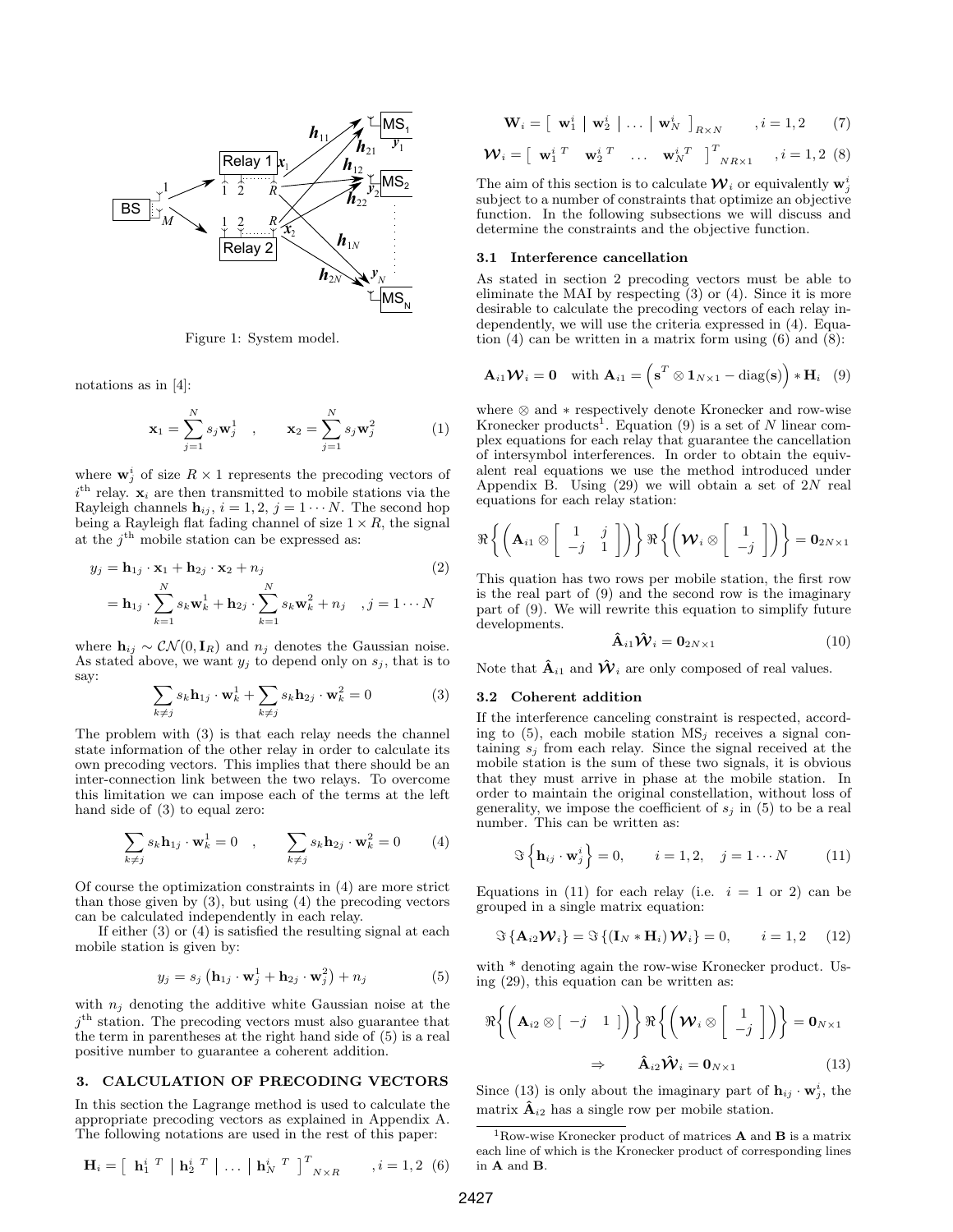### 3.3 Power constraint and the objective function

When posed formally, the problem consists of finding  $\mathcal{W}_i$ maximizing the SNR at mobile stations that satisfy a power constraint as well as (10) and (13). It means that we must define a transmission power limit  $P_i$  for each relay and choose the precoding vector  $\mathbf{\hat{W}}_i$  such that  $\mathbf{\mathcal{W}}_i^H \mathbf{\mathcal{W}}_i \leq \tilde{P}_i$ . This constraint is a quadratic function and as stated in Appendix A results in nonlinear system equations. The Lagrange multipliers method described in Appendix A applies only to problems with linear constraints and quadratic objective function. Note that when all other constraints are verified, maximizing SNR with respect to a fixed transmission power reduces to minimizing the transmission power while maintaining a desired signal to noise ratio at the receiver. The only difference is a scaling factor that will amplify (or attenuate) the  $\mathcal{W}_i$  to the desired power level. Since all other constraints are linear, this scaling will not cause the precoding vectors fail to satisfy a constraint that they had satisfied before being scaled. If  $\mathcal{W}'_i$  is a precoding vector which minimizes the transmission power subject to a desired SNR value, the scaled precoding vector can be easily calculated by  ${\cal W}_i = {\cal W}_i' \sqrt{\frac{P_i}{|{\cal W}_i'^H{\cal W}_i'|}}.$ 

As stated above, we will fix a signal to noise ratio at reception and we will minimize the transmission power while maintaining the SNR at the desired level. SNR at a given mobile station is simply derived from (5) as:

$$
\text{SNR}_{ij} = \frac{|\mathbf{h}_{ij}\mathbf{w}_j^i|^2}{E[n_j^2]} = \frac{|\mathbf{h}_{ij}\mathbf{w}_j^i|^2}{N_0}
$$
(14)

where  $SNR_{ij}$  is the contribution of  $i^{\text{th}}$  relay in the signal to noise ratio at  $j^{\text{th}}$  mobile station. The advantage of this method is the flexibility of the choice of constraints. Several strategies and possibilities may be considered. One possible approach is maximizing  $\sum$ SNR<sub>ij</sub> while maintaining the transmission power below a predefined threshold. This can be achieved by imposing  $\sum_{i} SNR_{ij} = SNR_{desired}$  and minimizing the required transmission power. Other possibility may be to impose the same SNR at all mobile stations and to maximize the signal to noise ratio at one mobile station. Other possible strategy is to impose a different SNR at each mobile station. For example we may use water-filling to assign a SNR proportional to equivalent channel at each mobile station. In fact, as long as the constraints are expressed as linear combinations of  $\mathbf{w}_j^i$ , this method may be useful. It is the designer's task to choose the set of constraints the best fits the situation.

Each constraint must be expressed as  $\mathbf{\hat{A}}_{in}\mathbf{\hat{W}}_i = \mathbf{c}$  where  $\hat{\mathcal{W}}_i$  is the precoding vector  $\mathcal{W}_i$  with real and imaginary parts separated.

#### 3.4 Solving the system

In this section we are going to use the method introduced under Appendix A to solve the above equations. The problem consists of minimizing the transmission power  $\boldsymbol{\hat{\mathcal{W}}}^T_i \boldsymbol{\hat{W}}_i$ while satisfying a set of linear constraints  $\hat{\mathbf{A}}_{in}\hat{\mathbf{W}}_i = \mathbf{c}_n$ . The algorithm is as follows:

- Form the system constraints equation  $\mathbf{\hat{A}}_i^T \mathbf{\hat{W}}_i = \mathbf{c}$  with  $\mathbf{\hat{A}}_{i}=\left[\begin{array}{c|c} \mathbf{\hat{A}}_{i1}^{T} & \mathbf{\hat{A}}_{i2}^{T} & \dots & \mathbf{\hat{A}}_{in}^{T}\end{array}\right] \text { and }$  $\mathbf{c} = \left[ \begin{array}{c|c|c} \mathbf{c}_1^T & \mathbf{c}_2^T & \dots & \mathbf{c}_n^T \end{array} \right]^T$
- Write the equation to be solved,  $\mathbf{A}_i \mathbf{u}_i = \mathbf{b}$ , for  $i = 1, 2$ with

$$
\mathbf{A}_{i} = \begin{bmatrix} 2\mathbf{I}_{2N} & \hat{\mathbf{A}}_{i} \\ - & - & - \begin{bmatrix} - & - \\ 0 & 0 \end{bmatrix}, \ \mathbf{u}_{i} = \begin{bmatrix} \mathbf{\hat{W}}_{i} \\ - & - & - \end{bmatrix}, \ \mathbf{b} = \begin{bmatrix} \mathbf{0}_{2N \times 1} \\ - & - & - \end{bmatrix}
$$

- Find the solution as  $\mathbf{u}_i = \mathbf{A}_i^{-1} \mathbf{b}$  and take the first 2N elements of  $\mathbf{u}_i$  for  $\hat{\mathbf{W}}_i$ .
- Since  $\hat{\mathcal{W}}_i$  is the  $\mathcal{W}_i$  with the real and imaginary parts separated, combine every two consecutive elements of  $\mathbf{W}_i$ into a complex number and form  $\mathcal{W}_i$ .

• From  $\mathcal{W}_i$ , find precoding vectors  $\mathbf{w}_j^i$  with respect to (8). The simulation result are given under section 5.

# 4. A SPECIAL CASE

In this section an alternative method is derived for a special case where we impose the same signal to noise ratio at all mobile stations. We will use the same notations as in section 3. Using  $(6)$  and  $(7)$ , one can rewrite  $(2)$  as:

$$
\mathbf{y} = (\mathbf{H}_1 \mathbf{W}_1 + \mathbf{H}_2 \mathbf{W}_2) \mathbf{s} + \mathbf{n}
$$
(15)  
= [\mathbf{H}\_1 \quad \mathbf{H}\_2] [\begin{bmatrix} \mathbf{W}\_1 \\ \mathbf{W}\_2 \end{bmatrix} \mathbf{s} + \mathbf{n} = \mathbf{H}\_{N \times 2R} \mathbf{W}\_{2R \times N} \mathbf{s} + \mathbf{n}

where y represents the column vector formed of all received signals at the mobile stations and n denotes the vector of reception noises. In order to assure that (15) satisfies (5) and the signal to noise ratios at all mobile stations are equal, we may write:

$$
HWs = gs
$$
 (16)

where  $g$  is a constant that indicates the system gain. Note that if a matrix **W** satisfies (16) then every matrix  $W' = aW$ will also satisfy (16) with  $g' = ag$ . For simplicity we will choose a W' for which  $g' = 1$ . Thus we must solve  $\angle$  HW's = s for  $W'$ . One possible solution<sup>2</sup> is:

$$
\mathbf{H}_{N\times 2R}\mathbf{W}_{2R\times N}' = \mathbf{I}_N \tag{17}
$$

Equation  $(17)$  has an answer if and only if  $H$  has full row rank (i.e.  $R \ge N/2$ ). In this case **W**' is the Moore-Penrose pseudo inverse of  $\mathbf{H}$ . Thus  $\mathbf{W}'$  can be calculated as a function of  $\mathbf{H}$ using

$$
\mathbf{W}' = \mathbf{H}^H \left( \mathbf{H} \mathbf{H}^H \right)^{-1} \tag{18}
$$

In order to estimate the diversity gain of the system using  $(18)$ , we note that each mobile station (e.g.  $MS_1$ ) receives  $2R$  replicas of the message (e.g.  $s_1$ ). However, the system must cancel the interferences of  $N-1$  undesired messages (e.g  $s_2$  to  $s_N$ ). Thus, the diversity order would be  $2R-N+1$ . As stated under section 2, the problem with (17) is that it requires each relay to have the channel information of other relay. Thus once again we may require that each of the relays satisfy

$$
\mathbf{H}_{i(N\times R)}\mathbf{W}'_{i(R\times N)} = \mathbf{I}_N, \qquad i = 1, 2 \tag{19}
$$

In this case since both  $H_1$  and  $H_2$  must have full row rank, the number of relay antennas must be equal or grater than the number of mobile stations  $(R \geq N)$ . Then  $\mathbf{W}'_1$  and  $\mathbf{W}'_2$ can be calculated independently in each relay:

$$
\mathbf{W}'_i = \mathbf{H}_i^H \left( \mathbf{H}_i \mathbf{H}_i^H \right)^{-1}, \quad i = 1, 2 \tag{20}
$$

If the number of antennas in each relay is equal to the number of mobile stations, then pseudo inverse reduces to normal inverse and we can use  $\mathbf{W}' = \mathbf{H}^{-1}$ .

When  $\mathbf{W}'_i$  is found, the relays will scale the precoding vectors to available transmission power. Thus  $\mathbf{W}_i$  is calculated such that the power of transmitted signal of each relay equals  $P_i$ , that is to say:

$$
\mathbf{W}_{i} = \frac{\sqrt{P_{i}} \mathbf{W}_{i}'}{\|\mathbf{W}_{i}'\|}
$$
(21)

 $^2 \mathrm{The}$  only solution which holds for all  $\bf s$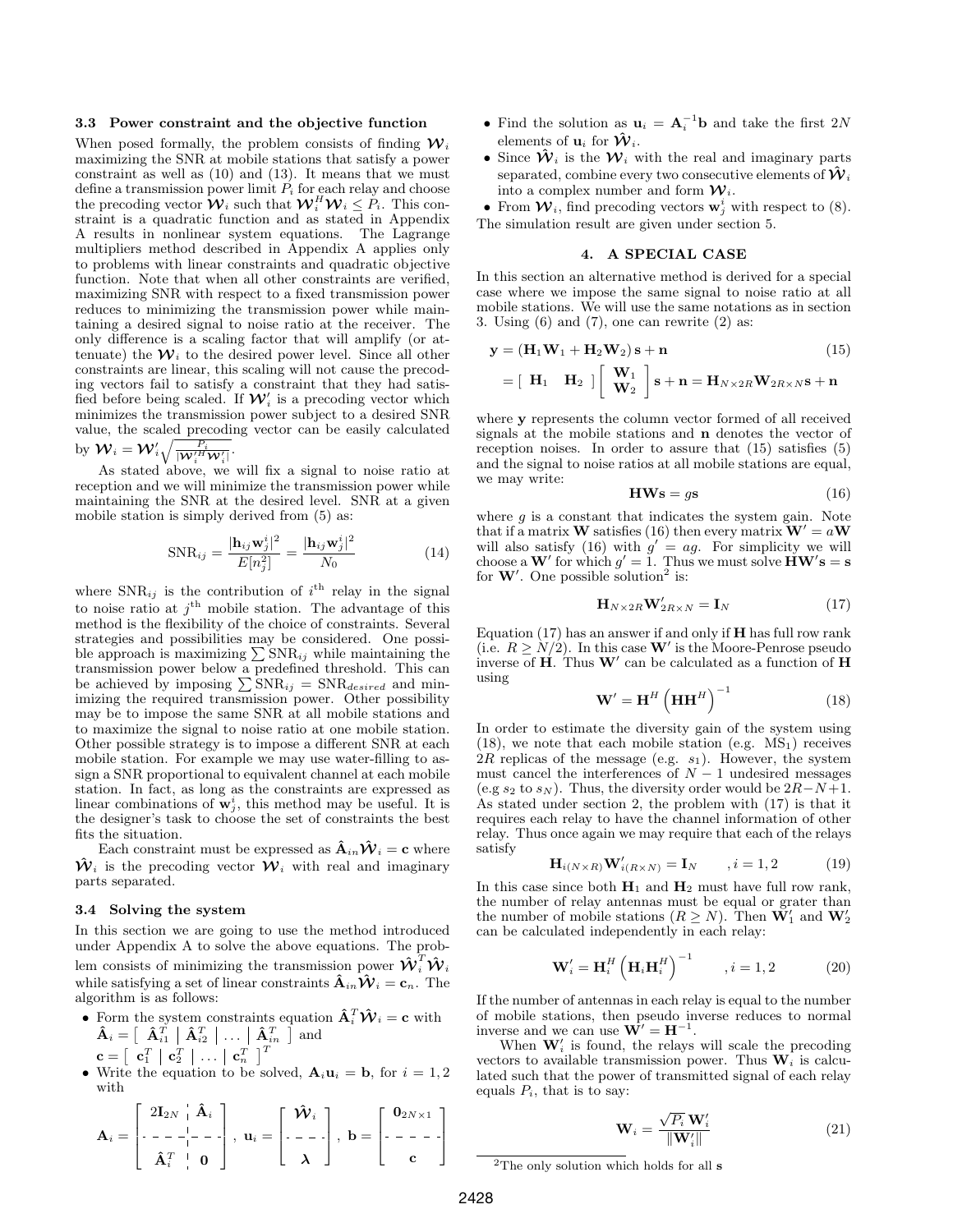If  $W_i$  is calculated according to (21), the received signal at each mobile station will depend only on the data symbol intended to that specific mobile station, thus the system can be seen as  $N$  separate channels. By substituting  $(20)$  and (21) in (15) we will obtain  $y = y_1 + y_2 + n$ , where  $y_1$  and y<sup>2</sup> denote the contribution of the first and the second relays in the signal transmission and are given by

$$
\mathbf{y}_{i} = \frac{\sqrt{P}\mathbf{H}_{i}\mathbf{H}_{i}^{H} \left(\mathbf{H}_{i}\mathbf{H}_{i}^{H}\right)^{-1}}{\|\mathbf{H}_{i}^{H}\left(\mathbf{H}_{i}\mathbf{H}_{i}^{H}\right)^{-1}\|} \mathbf{s}
$$

$$
= \frac{\sqrt{P}}{\|\mathbf{H}^{H}\left(\mathbf{H}\mathbf{H}^{H}\right)^{-1}\|} \mathbf{s}
$$
(22)

As we can see in  $(22)$ , the system may be considered as N independent channels each of which transmitting one signal  $s_j$ . In this case, like the case with complete CSI at both relays, each mobile station receives  $2R$  replicas of the message, but here each relay must independently cancel  $N-1$  undesired messages. Therefore the total number of system constraints is  $2 \times (N-1)$ , and diversity gain would be  $2R - 2(N-1)$ .

The results can be simply generalized to the case of L relays. System equations remain unchanged with the only difference that we will have the channel vectors  $H_1$  to  $H_L$ and the precoding vectors  $\mathbf{W}_1$  to  $\mathbf{W}_L$ . For the case that each relay knows only its own CSI, we can calculate the precoding vector  $\mathbf{W}'_i$  of the  $i^{\text{th}}$  relay as follows:

$$
\mathbf{W}'_i = \mathbf{H}_i^H \left( \mathbf{H}_i \mathbf{H}_i^H \right)^{-1}, \quad i = 1, \cdots, L \tag{23}
$$

Then the signal at the destination is given by (24).

$$
\mathbf{y} = \sum_{i=1}^{L} \mathbf{y}_i + \mathbf{n} \tag{24}
$$

Again, the system may be considered as  $N$  parallel channels each of which transmitting the signal  $s_i$  to the j<sup>th</sup> mobile station  $MS_i$ , with a diversity gain of  $LR - L(N - 1)$ .

For the case that all relays have the complete CSI, the precoding vectors are calculated from (18) and the diversity will be  $LR - N + 1$ .

# 5. SIMULATION RESULTS

This section introduces some simulation results that confirm the equations in the previous sections. All simulations are obtained for QPSK modulation using Monte Carlo method in MATLAB for the case where the same SNR is imposed at all mobile stations.

As stated under section 2, there are two possible scenarios depending on whether or not the relay stations are provided with the knowledge of channel state information of other relays. Figure 2 shows the system performance in both cases when 2 three-antenna relay stations cooperate in sending a message toward two mobile stations. It shows that if the channel information is available to both relays, lower BER and higher diversity is obtained  $(2 \times 3 - 2 + 1 = 5)$ . This is at the cost of more complexity in the transmission protocol. On the other hand, if each of the relays knows only its respective channel information, the system is more practical at the cost of higher BER and lower diversity  $(2\times(3-1)=4)$ .

Figure 3 shows the BER as a function of  $E_b/N_0$  for different number of mobile stations  $(N = 2 \cdots 5)$ , all for a given number of relays  $(L = 2)$  and relay antennas  $(R = 4)$ . Using more relay antennas compared to mobile stations results in lower bit error rate and higher diversity gain. We can see that when the mobile stations outnumber relay antennas, an error floor appears in the curves. Note that in this figure



Figure 2: System performance  $(L = 2, N = 2, \text{and } R = 3)$  for i) when CSI is known to both relays and ii) when each relay only has its own relative CSI

relays are considered to have no knowledge of the link between other relay and mobile stations. The diversity is thus  $2 \times 4 - 2(2-1) = 6$ , 4, and 2 when number of mobile stations is respectively 2, 3, and 4.



Figure 3: System performance for two independent 4 antenna relay stations with different mobile station numbers

Figure 4 depicts the system performance for different number of relay stations. All curves are obtained for 3 antenna relay stations and two mobile stations. The only difference is the number of relay stations contributing in signal transmission. As we can see higher relay numbers results in better system performance. the relays are considered to be independent, thus the diversity is of order  $LR-L(N-1)$ .

## 6. CONCLUSION

We have applied the Lagrange multipliers method to calculate the optimum precoding vectors (i.e the set of precoding vectors eliminating the multiuser interference and maximizing the signal to noise ratio at the mobile stations). Lagrange multipliers method featured a high flexibility to introduce the desired constraints and optimization equations.

We have demonstrated that if we want the SNR at all mobile stations to be the same, the precoding vectors may